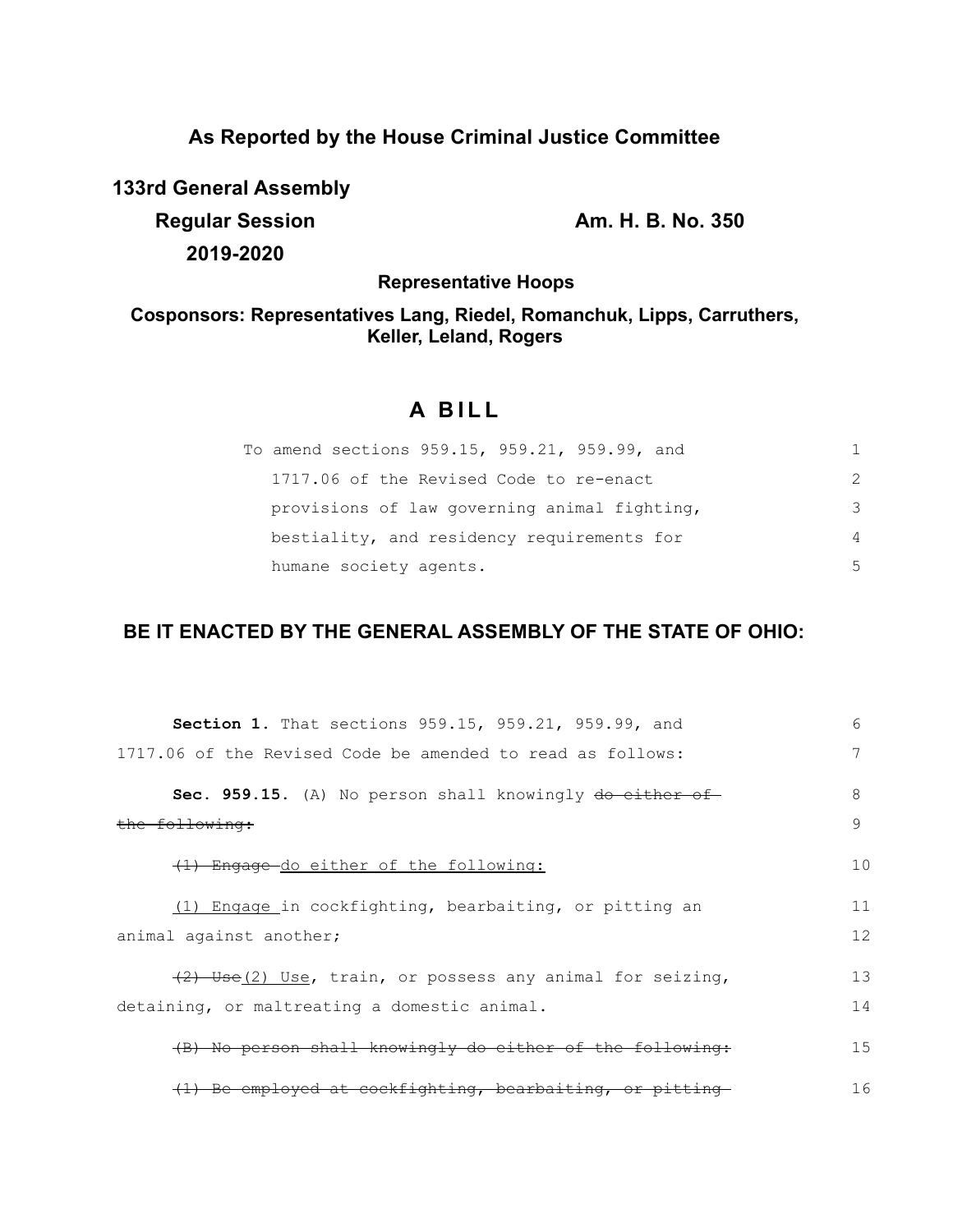### **Am. H. B. No. 350 Page 2 As Reported by the House Criminal Justice Committee**

an animal against another; (2) Do any of the following regarding an event involving cockfighting, bearbaiting, or pitting an animal against another: (a) Wager money or anything else of value on the results of the event; (b) Pay money or give anything else of value in exchange for admission to or being present at the event; (c) Receive money or anything else of value in exchange for the admission of another person to the event or for another person to be present at the event; (d) Use, possess, or permit or cause to be present at the event any device or substance intended to enhance an animal's ability to fight or to inflict injury on another animal; (e) Permit or cause a minor to be present at the event if any person present at or involved with the event is conducting any of the activities described in division  $(B)$  (1) or  $(B)$  (2)(a), (b), (c), or (d) of this section. (C) A person who knowingly witnesses cockfighting, bearbaiting, or an event in which one animal is pitted against another when a violation of division (B) of this section is occurring at the cockfighting, bearbaiting, or event is an aider and abettor and has committed a violation of this division. (B) No person shall knowingly do either of the following: (1) Be employed at cockfighting, bearbaiting, or pitting an animal against another; (2) Do any of the following regarding an event involving cockfighting, bearbaiting, or pitting an animal against another: 17 18 19 20 21 22 23 24 25 26 27 28 29 30 31 32 33 34 35 36 37 38 39 40 41 42 43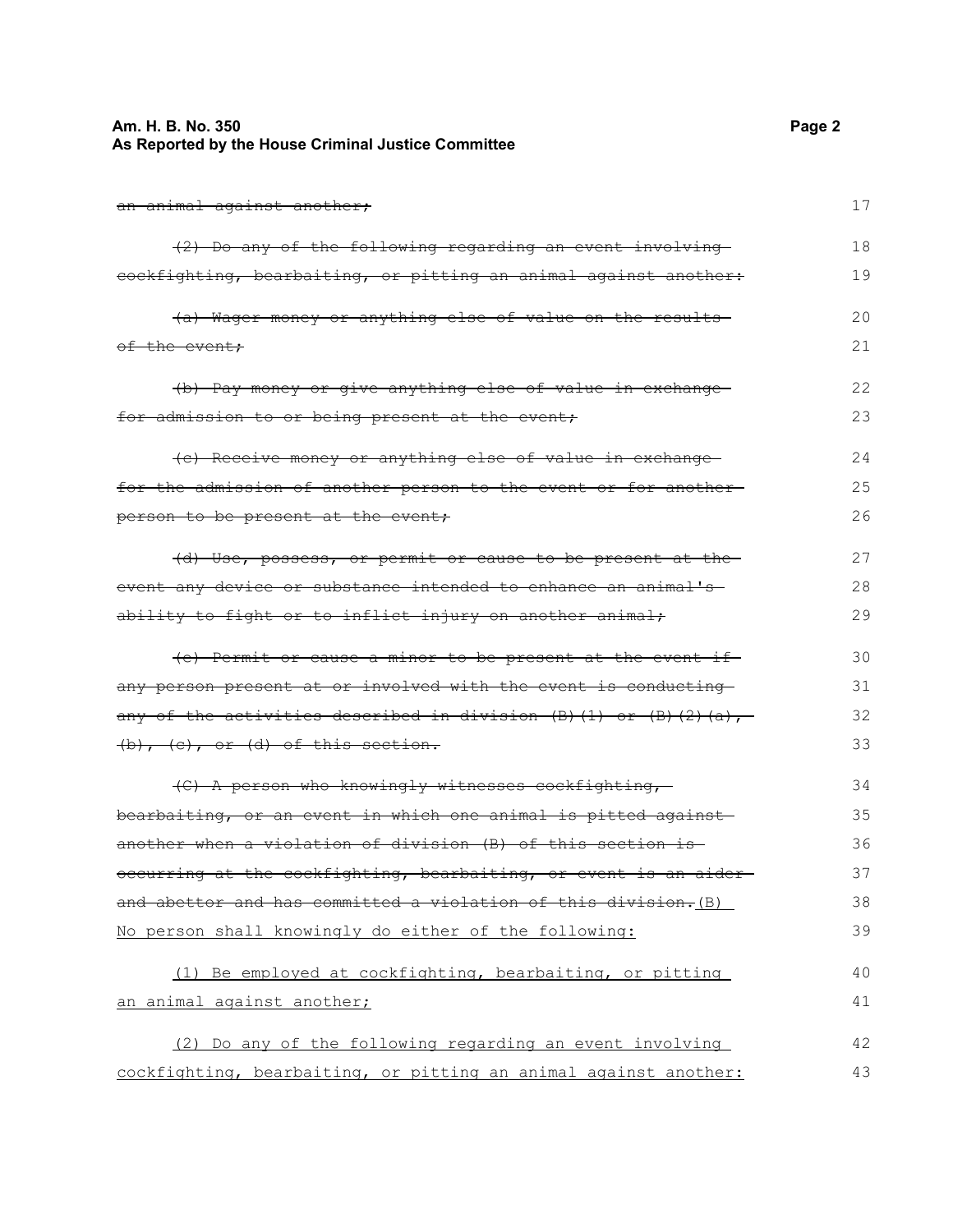| (a) Wager money or anything else of value on the results                | 44 |
|-------------------------------------------------------------------------|----|
| of the event;                                                           | 45 |
| (b) Pay money or give anything else of value in exchange                | 46 |
| for admission to or being present at the event;                         | 47 |
| (c) Receive money or anything else of value in exchange                 | 48 |
| <u>for the admission of another person to the event or for another</u>  | 49 |
| person to be present at the event;                                      | 50 |
| (d) Use, possess, or permit or cause to be present at the               | 51 |
| <u>event any device or substance intended to enhance an animal's </u>   | 52 |
| ability to fight or to inflict injury on another animal;                | 53 |
| (e) Permit or cause a minor to be present at the event if               | 54 |
| any person present at or involved with the event is conducting          | 55 |
| <u>any of the activities described in division (B)(1) or (B)(2)(a),</u> | 56 |
| $(b)$ , $(c)$ , or $(d)$ of this section.                               | 57 |
| (C) A person who knowingly witnesses cockfighting,                      | 58 |
| <u>bearbaiting, or an event in which one animal is pitted against </u>  | 59 |
| another when a violation of division (B) of this section is             | 60 |
| occurring at the cockfighting, bearbaiting, or event is an aider        | 61 |
| <u>and abettor and has committed a violation of this division.</u>      | 62 |
| Sec. 959.21. $(A)$ As used in this section:                             | 63 |
| "Animal" means a nonhuman mammal, bird, reptile, or-                    | 64 |
| amphibian, either dead or alive.                                        | 65 |
| (2) "Offense" means a violation of this section or an-                  | 66 |
| attempt, in violation of section 2923.02 of the Revised Code, to        | 67 |
| violate this section.                                                   | 68 |
| (3) "Officer" has the same meaning as in section 959.132                | 69 |
| of the Revised Code.                                                    | 70 |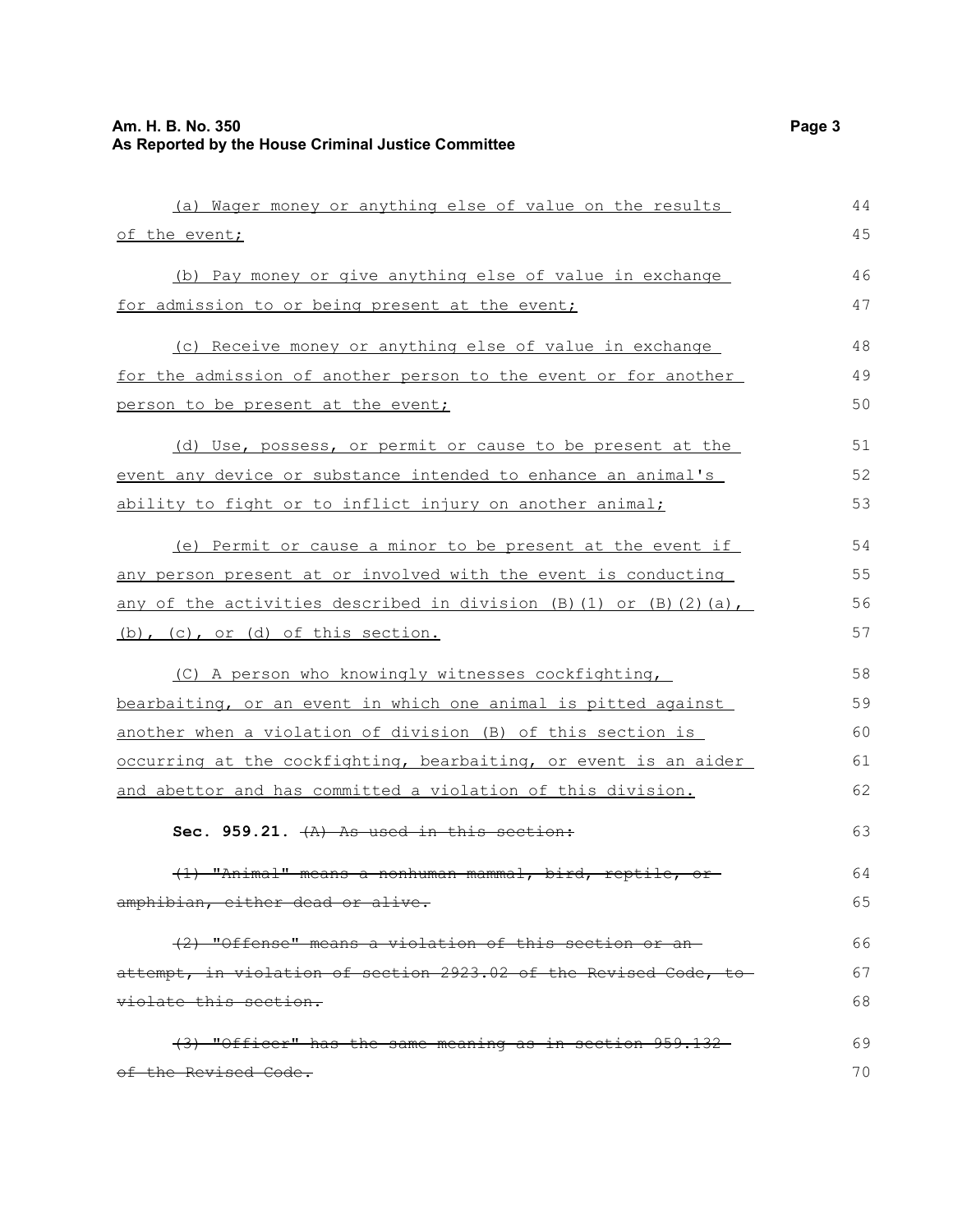## **Am. H. B. No. 350 Page 4 As Reported by the House Criminal Justice Committee**

| (4) "Sexual conduct" means either of the following               | 71 |
|------------------------------------------------------------------|----|
| committed for the purpose of sexual gratification:               | 72 |
| (a) Any act done between a person and animal that involves-      | 73 |
| contact of the penis of one and the vulva of the other, the      | 74 |
| penis of one and the penis of the other, the penis of one and-   | 75 |
| the anus of the other, the mouth of one and the penis of the     | 76 |
| other, the mouth of one and the anus of the other, the vulva of  | 77 |
| one and the vulva of the other, the mouth of one and the vulva-  | 78 |
| of the other, any other contact between a reproductive organ of  | 79 |
| one and a reproductive organ of the other, or any other-         | 80 |
| insertion of a reproductive organ of one into an orifice of the- | 81 |
| <del>other;</del>                                                | 82 |
| (b) Without a bona fide veterinary or animal husbandry           | 83 |
| purpose to do so, the insertion, however slight, of any part of  | 84 |
| a person's body or any instrument, apparatus, or other object    | 85 |
| into the vaginal, anal, or reproductive opening of an animal.    | 86 |
| (B) No person shall knowingly engage in sexual conduct-          | 87 |
| with an animal or knowingly possess, sell, or purchase an animal | 88 |
| with the intent that it be subjected to sexual conduct.          | 89 |
| (C) No person shall knowingly organize, promote, aid, or-        | 90 |
| abet in the conduct of an act involving any sexual conduct with  | 91 |
| an animal.                                                       | 92 |
| (D) An officer may seize and cause to be impounded at an-        | 93 |
| impounding agency an animal that the officer has probable cause- | 94 |
| to believe is the subject of an offense. With respect to an-     | 95 |
| animal so seized and impounded, all procedures and requirements- | 96 |
| that are established in section 959.132 of the Revised Code, and | 97 |
| all other provisions of that section, apply to the seizure,      | 98 |
| impoundment, and disposition of the animal. References in-       | 99 |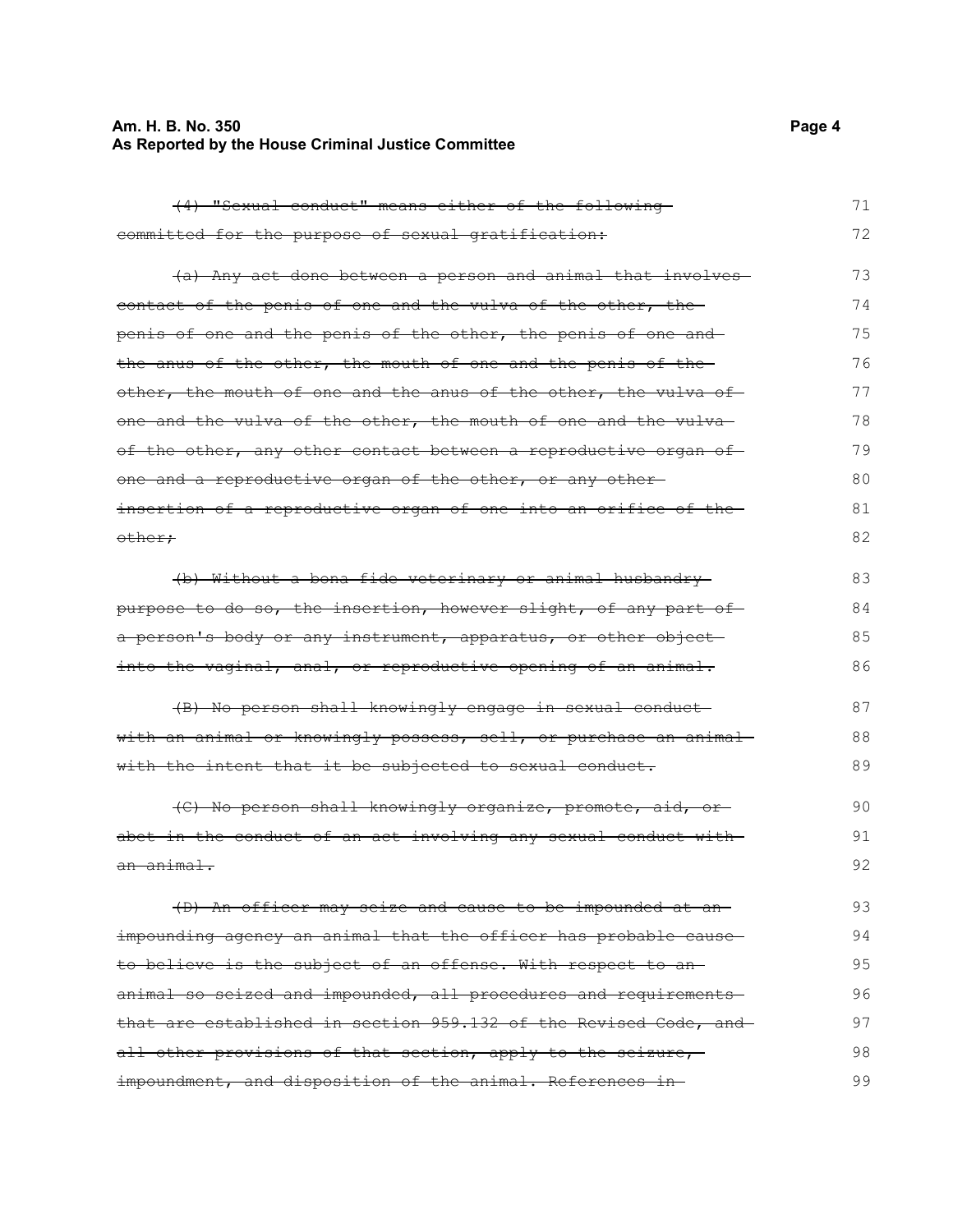## **Am. H. B. No. 350 Page 5 As Reported by the House Criminal Justice Committee**

| section 959.132 of the Revised Code to "section 959.131 of the-   | 100 |
|-------------------------------------------------------------------|-----|
| Revised Code," "companion animal," and "offense" shall be-        | 101 |
| eonstrued, respectively, as being references to "section 959.21-  | 102 |
| of the Revised Code" and to "animal" and "offense" as defined in- | 103 |
| this section, for purposes of application under this section-     | 104 |
| only-(A) As used in this section:                                 | 105 |
| (1) "Animal" means a nonhuman mammal, bird, reptile, or           | 106 |
| <u>amphibian, either dead or alive.</u>                           | 107 |
| (2) "Offense" means a violation of this section or an             | 108 |
| attempt, in violation of section 2923.02 of the Revised Code, to  | 109 |
| violate this section.                                             | 110 |
| (3) "Officer" has the same meaning as in section 959.132          | 111 |
| of the Revised Code.                                              | 112 |
| (4) "Sexual conduct" means either of the following                | 113 |
| committed for the purpose of sexual gratification:                | 114 |
| (a) Any act done between a person and animal that involves        | 115 |
| contact of the penis of one and the vulva of the other, the       | 116 |
| penis of one and the penis of the other, the penis of one and     | 117 |
| the anus of the other, the mouth of one and the penis of the      | 118 |
| other, the mouth of one and the anus of the other, the vulva of   | 119 |
| one and the vulva of the other, the mouth of one and the vulva    | 120 |
| of the other, any other contact between a reproductive organ of   | 121 |
| one and a reproductive organ of the other, or any other           | 122 |
| insertion of a reproductive organ of one into an orifice of the   | 123 |
| other;                                                            | 124 |
| (b) Without a bona fide veterinary or animal husbandry            | 125 |
| purpose to do so, the insertion, however slight, of any part of   | 126 |
| a person's body or any instrument, apparatus, or other object     | 127 |
| into the vaginal, anal, or reproductive opening of an animal.     | 128 |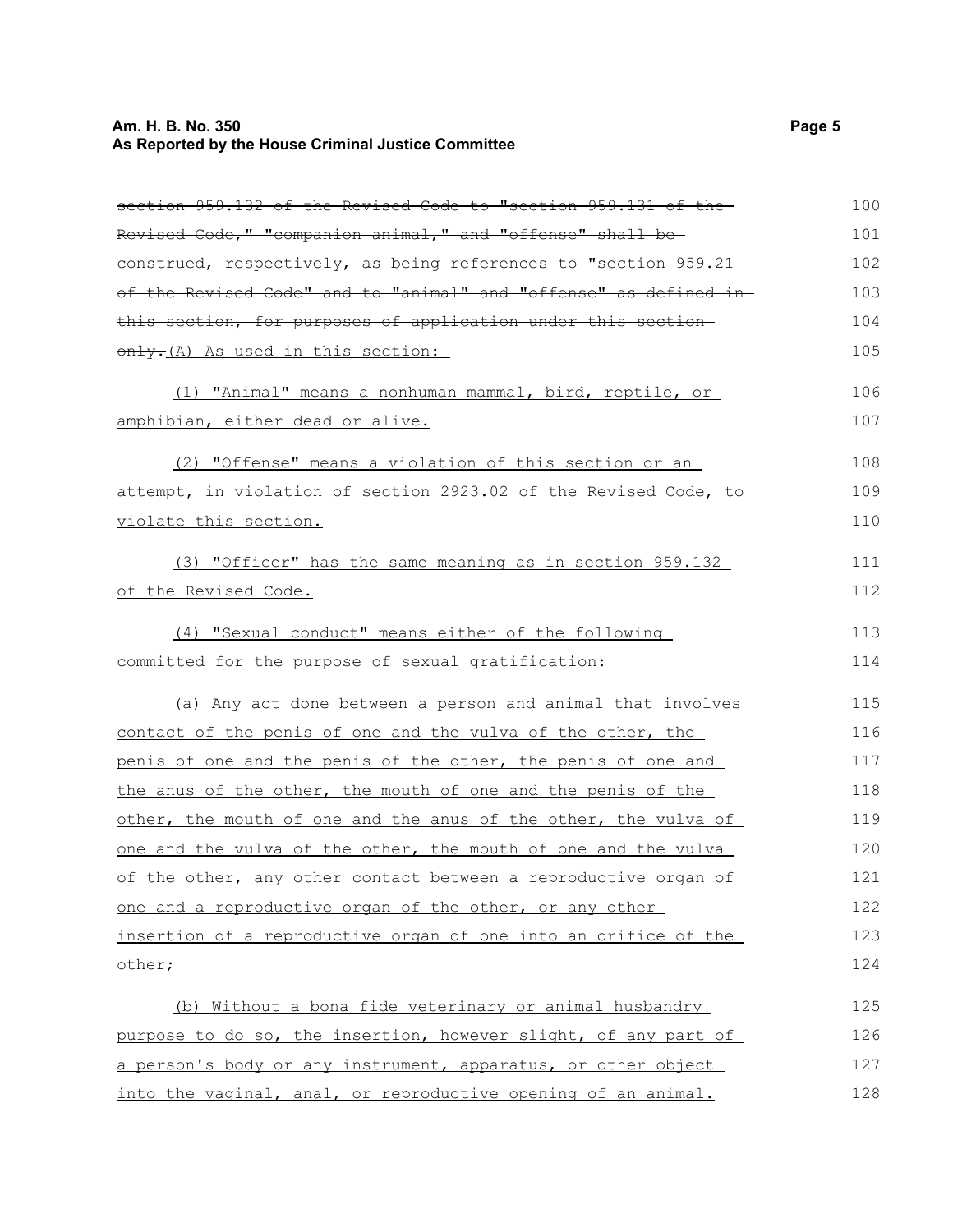## **Am. H. B. No. 350 Page 6 As Reported by the House Criminal Justice Committee**

| (B) No person shall knowingly engage in sexual conduct           | 129 |
|------------------------------------------------------------------|-----|
| with an animal or knowingly possess, sell, or purchase an animal | 130 |
| with the intent that it be subjected to sexual conduct.          | 131 |
| (C) No person shall knowingly organize, promote, aid, or         | 132 |
| abet in the conduct of an act involving any sexual conduct with  | 133 |
| an animal.                                                       | 134 |
| (D) An officer may seize and cause to be impounded at an         | 135 |
| impounding agency an animal that the officer has probable cause  | 136 |
| to believe is the subject of an offense. With respect to an      | 137 |
| animal so seized and impounded, all procedures and requirements  | 138 |
| that are established in section 959.132 of the Revised Code, and | 139 |
| all other provisions of that section, apply to the seizure,      | 140 |
| impoundment, and disposition of the animal. References in        | 141 |
| section 959.132 of the Revised Code to "section 959.131 of the   | 142 |
| Revised Code," "companion animal," and "offense" shall be        | 143 |
| construed, respectively, as being references to "section 959.21  | 144 |
| of the Revised Code" and to "animal" and "offense" as defined in | 145 |
| this section, for purposes of application under this section     | 146 |
| only.                                                            | 147 |
| Sec. 959.99. (A) Whoever violates section 959.18 or 959.19       | 148 |
| of the Revised Code is guilty of a minor misdemeanor.            | 149 |
| (B) Except as otherwise provided in this division, whoever       | 150 |
| violates section 959.02 of the Revised Code is guilty of a       | 151 |
| misdemeanor of the second degree. If the value of the animal     | 152 |
| killed or the injury done amounts to three hundred dollars or    | 153 |
| more, whoever violates section 959.02 of the Revised Code is     |     |
| guilty of a misdemeanor of the first degree.                     | 155 |
|                                                                  |     |

(C) Whoever violates section 959.03, 959.06, 959.12, or 959.17 or division (A) of section 959.15 or division (A) of 156 157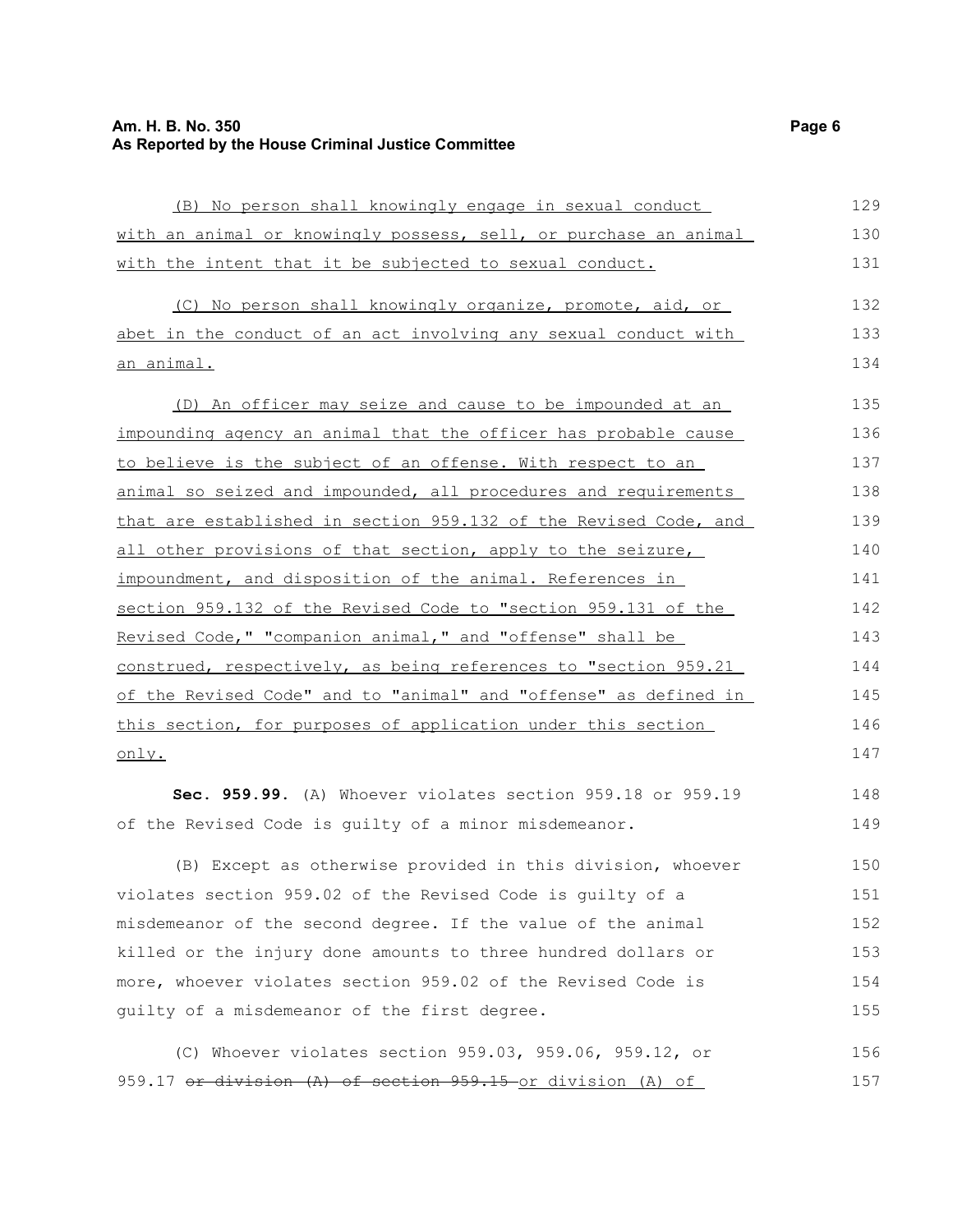### **Am. H. B. No. 350 Page 7 As Reported by the House Criminal Justice Committee**

section 959.15 of the Revised Code is guilty of a misdemeanor of the fourth degree. (D) Whoever violates division (A) of section 959.13  $\sigma$ rsection 959.21 or section 959.21 of the Revised Code is guilty of a misdemeanor of the second degree. In addition, the court may order the offender to forfeit the animal or livestock and may provide for its disposition, including, but not limited to, the sale of the animal or livestock. If an animal or livestock is forfeited and sold pursuant to this division, the proceeds from the sale first shall be applied to pay the expenses incurred with regard to the care of the animal from the time it was taken from the custody of the former owner. The balance of the proceeds from the sale, if any, shall be paid to the former owner of the animal. (E)(1) Whoever violates division (B) of section 959.131 of the Revised Code is guilty of a misdemeanor of the first degree on a first offense and a felony of the fifth degree on each subsequent offense. (2) Whoever violates division (C) of section 959.131 of the Revised Code is guilty of a felony of the fifth degree. (3) Whoever violates section 959.01 of the Revised Code or division (D) of section 959.131 of the Revised Code is guilty of a misdemeanor of the second degree on a first offense and a misdemeanor of the first degree on each subsequent offense. (4) Whoever violates division (E) of section 959.131 of the Revised Code is guilty of a felony of the fifth degree. (5) Whoever violates division (F) of section 959.131 of the Revised Code is guilty of a misdemeanor of the first degree. (6)(a) A court may order a person who is convicted of or 158 159 160 161 162 163 164 165 166 167 168 169 170 171 172 173 174 175 176 177 178 179 180 181 182 183 184 185 186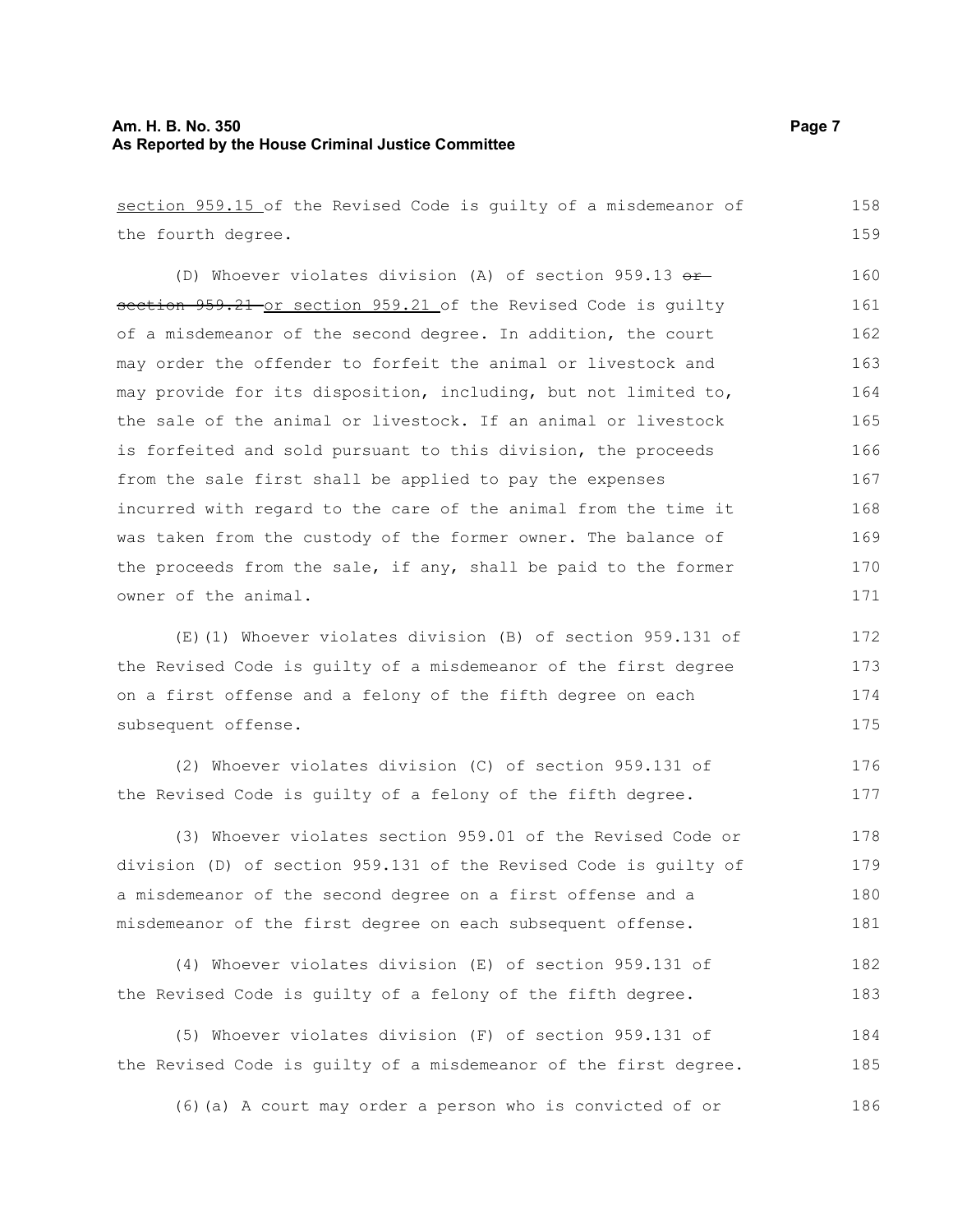### **Am. H. B. No. 350 Page 8 As Reported by the House Criminal Justice Committee**

pleads guilty to a violation of section 959.131 of the Revised Code to forfeit to an impounding agency, as defined in section 959.132 of the Revised Code, any or all of the companion animals in that person's ownership or care. The court also may prohibit or place limitations on the person's ability to own or care for any companion animals for a specified or indefinite period of time. 187 188 189 190 191 192 193

(b) A court may order a person who is convicted of or pleads guilty to a violation of section 959.131 of the Revised Code to reimburse an impounding agency for the reasonably necessary costs incurred by the agency for the care of a companion animal that the agency impounded as a result of the investigation or prosecution of the violation, provided that the costs were not otherwise paid under section 959.132 of the Revised Code. 194 195 196 197 198 199 200 201

(7) If a court has reason to believe that a person who is convicted of or pleads guilty to a violation of section 959.131 or 959.21 or 959.21 of the Revised Code suffers from a mental or emotional disorder that contributed to the violation, the court may impose as a community control sanction or as a condition of probation a requirement that the offender undergo psychological evaluation or counseling. The court shall order the offender to pay the costs of the evaluation or counseling.

(F) Whoever violates section 959.14 of the Revised Code is guilty of a misdemeanor of the second degree on a first offense and a misdemeanor of the first degree on each subsequent offense. 210 211 212 213

(G) Whoever violates section 959.05 or 959.20 of the Revised Code is guilty of a misdemeanor of the first degree. 214 215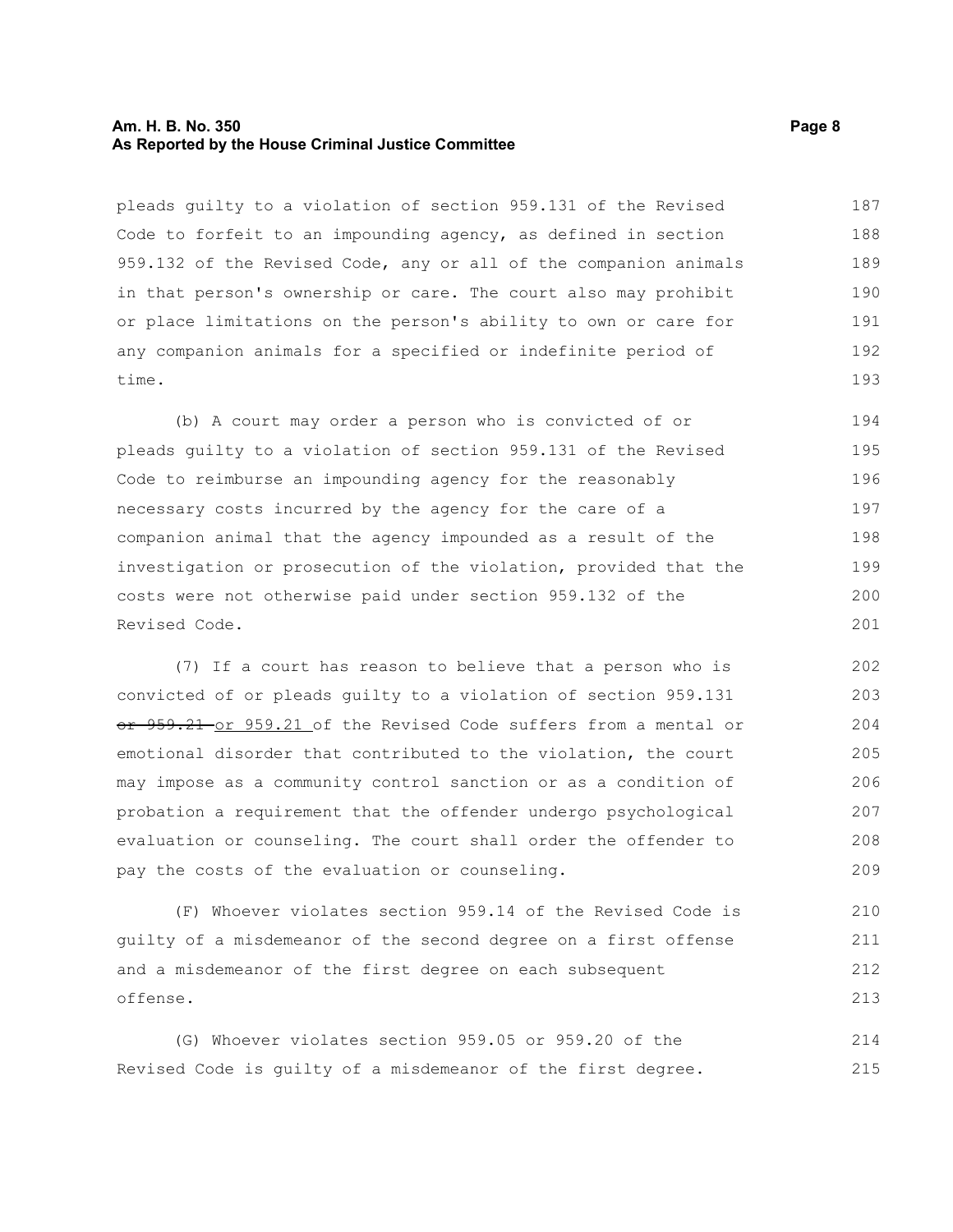### **Am. H. B. No. 350 Page 9 As Reported by the House Criminal Justice Committee**

(H) Whoever violates section 959.16 of the Revised Code is guilty of a felony of the fourth degree for a first offense and a felony of the third degree on each subsequent offense. 216 217 218

(I) Whoever violates division (B) or (C) of section 959.15 of the Revised Code is guilty of a felony and shall be fined not more than ten thousand dollars. (I) Whoever violates division (B) or (C) of section 959.15 of the Revised Code is guilty of a felony and shall be fined not more than ten thousand dollars. 219 220 221 222 223

**Sec. 1717.06.** A county humane society organized under section 1717.05 of the Revised Code may appoint agents, who areresidents of the county or municipal corporation for which the appointment is made, for the purpose of prosecuting any person guilty of an act of cruelty to persons or animals. Such agents may arrest any person found violating this chapter or any other law for protecting persons or animals or preventing acts of cruelty thereto. Upon making an arrest the agent forthwith shall convey the person arrested before some court or magistrate having jurisdiction of the offense, and there make complaint against the person on oath or affirmation of the offense. 224 225 226 227 228 229 230 231 232 233 234

All appointments of agents under this section shall be approved by the mayor of the municipal corporation for which they are made. If the society exists outside a municipal corporation, such appointments shall be approved by the probate judge of the county for which they are made. The mayor or probate judge shall keep a record of such appointments. 235 236 237 238 239 240

In order to qualify for appointment as a humane agent under this section, a person first shall successfully complete a minimum of twenty hours of training on issues relating to the investigation and prosecution of cruelty to and neglect of animals. The training shall comply with rules recommended by the 241 242 243 244 245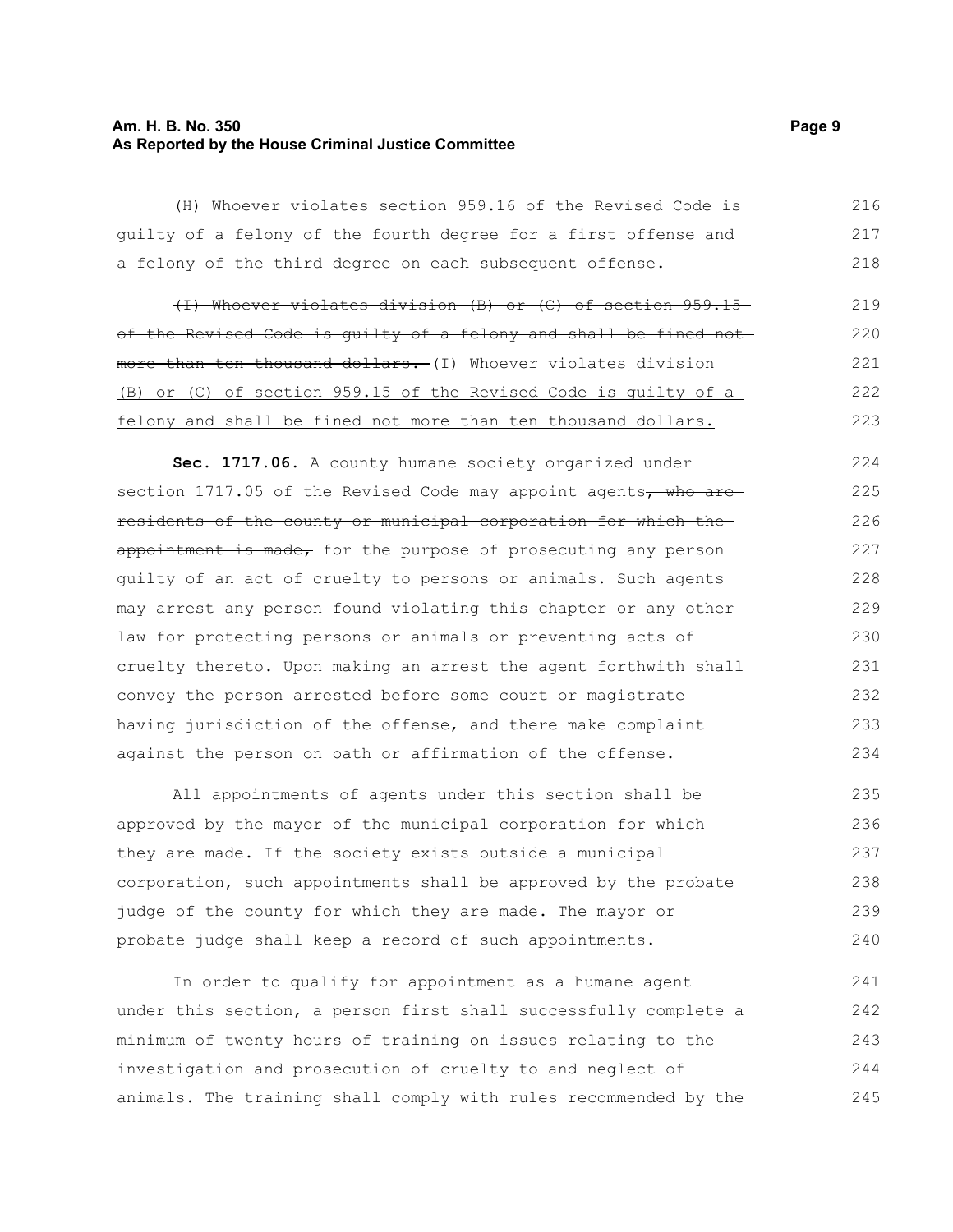### **Am. H. B. No. 350 Page 10 As Reported by the House Criminal Justice Committee**

peace officer training commission under section 109.73 of the Revised Code and shall include, without limitation, instruction

regarding animal husbandry practices as described in division (A)(12) of that section. A person who has been appointed as a humane agent under this section prior to the effective date ofthis amendment April 9, 2003 may continue to act as a humane agent for a period of time on and after the effective date of this amendment April 9, 2003 without completing the training. However, on or before December 31, 2004, a person who has been appointed as a humane agent under this section prior to the effective date of this amendment April 9, 2003 shall successfully complete the training described in this paragraph and submit proof of its successful completion to the appropriate appointing mayor or probate judge in order to continue to act as a humane agent after December 31, 2004. 248 249 250 251 252 253 254 255 256 257 258 259 260

An agent of a county humane society only has the specific authority granted to the agent under this section and section 1717.08 of the Revised Code.

**Section 2.** That existing sections 959.15, 959.21, 959.99, and 1717.06 of the Revised Code are hereby repealed. 264 265

**Section 3.** Section 959.99 of the Revised Code is presented in this act as a composite of the section as amended by both Sub. H.B. 60 and Sub. S.B. 331 of the 131st General Assembly. The General Assembly, applying the principle stated in division (B) of section 1.52 of the Revised Code that amendments are to be harmonized if reasonably capable of simultaneous operation, finds that the composite is the resulting version of the section in effect prior to the effective date of the section as presented in this act. 266 267 268 269 270 271 272 273 274

**Section 4.** The amendments to sections 959.15, 959.21, 275

246 247

261 262 263